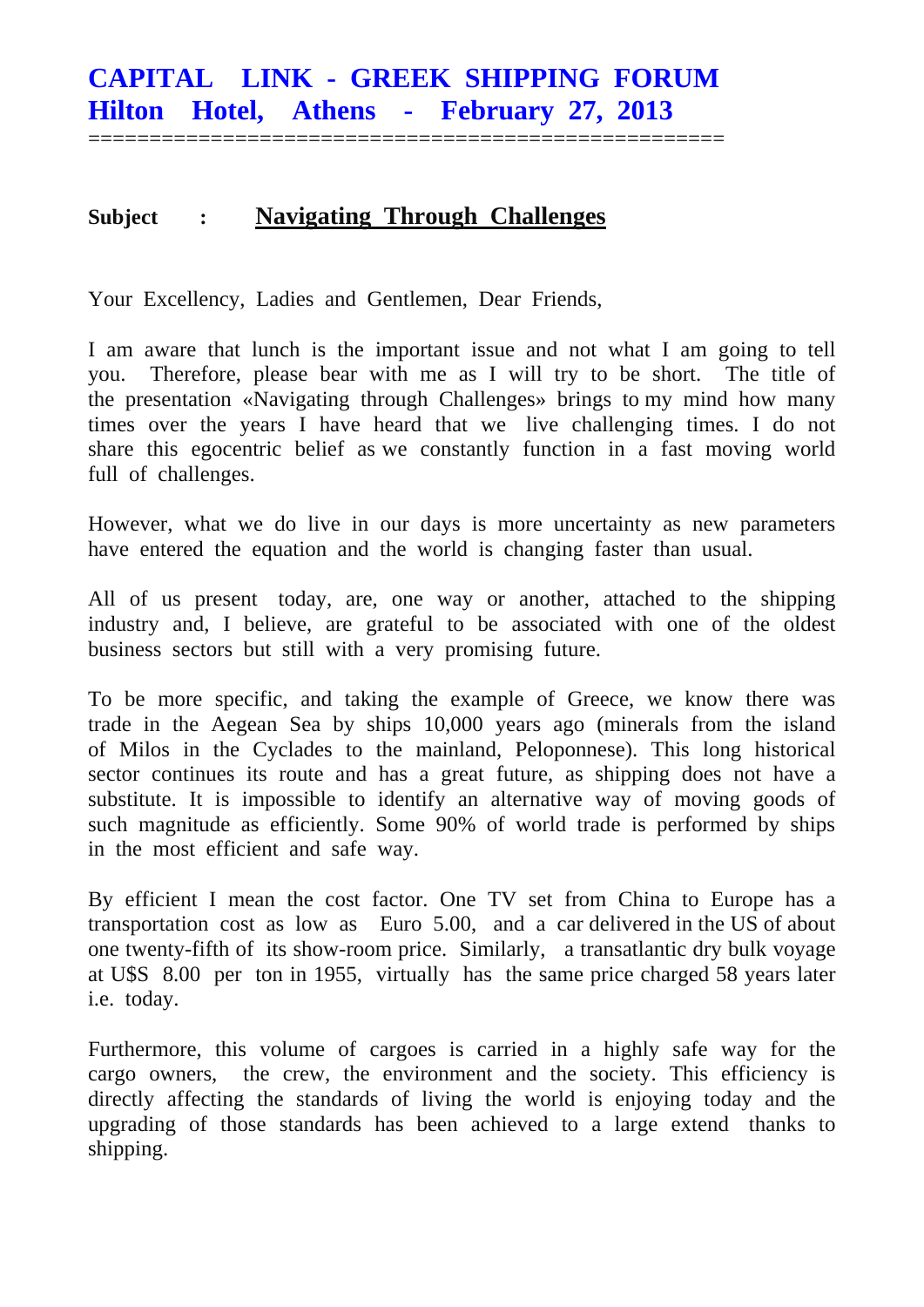But then you may wonder how come and we hear constantly of new local and international regulations to be imposed and politicians and regulators, full of agony, as they claim, are seeking to further upgrade the standards prevailing in the shipping industry. They all ignore the fact that shipping is by far well monitored, evaluated and regulated internationally for the simple reason that ships trade worldwide and at every port ships are checked for compliance. IMO performs an admirable service in promoting global regulations for shipping and its role should be supported in preference to expensive and piece-meal regional regulation which is increasingly promoted by governments who fail to make the connection that additional costs of regulating shipping will inevitably be passed on to the consumers.

Ships are different than land based business with the latter frequently being accommodated to non-compliance due to their local status. So what is the problem ? A well regulated sector to be receiving numerous ideas and proposals for more and more regulations.

My strong belief is that our problem, our shipping industry's problem, is that ownership of it does not lay in developed countries. Look at the European scene where 50% of European shipping is related to Greece, a member of the European Union with low political and economic weight when compared to those of France, Germany, Britain. In other words, the developed countries do not have significant invested interests in shipping. It is a fact that it is much easier to impose new regulations and income generating measures on international shipping than on domestic industries.

We, as a sector, have failed to adequately inform the public of the benefits it receives from the efficient and safe shipping sector. Unrealistic regulations, unnecessary financial burdens imposed on shipping will inevitably end-up in the pockets of the consumers.

Therefore, we have to ensure that the public knows and when it does know, the politicians and regulators will behave sensibly for the simple reason that they are politicians and regulators …….

For example an important issue affecting shipping today is Ballast Water Management. An expensive item with untested performance and lack of understanding of how it can be implemented. The argument is that we have to protect the sea environment. But already, over the decades, by ballasting and deballasting the Atlantic Ocean has been, more or less, transferred to the Pacific Ocean and vice versa. So what is the urgency for rushing to a new regulation with untested, at this stage, performance.

The politization of shipping has changed the regulatory environment beyond recognition in the last 5-10 years and not for the better. Quality owners naturally support safety and the environment. What we cannot support are regulations which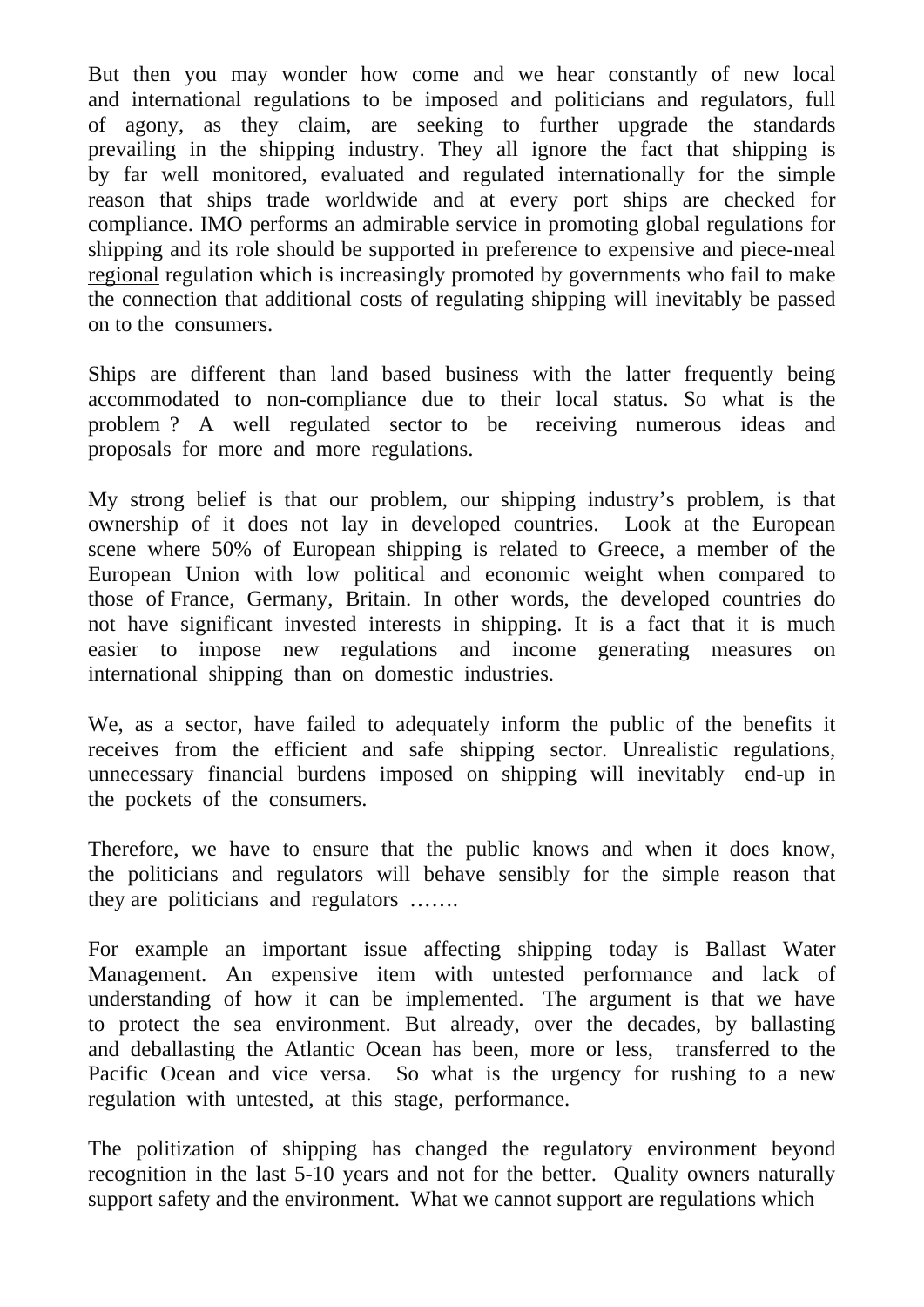are ineffective and merely raise the costs of shipping without providing any net benefit to the society.

We are obliged to memorize several abbreviations. EEDI, the abbreviation of Energy Efficiency Design Index, has just been implemented for new vessels, but immediately thereafter new confusing ones appeared. EVDI by Rightship (an entity acting on behalf of three charterers), MRV (Monitoring, Reporting and Verification) by the E.U., EEOI, EI etc. and there are more to come for the simple reason that politicians and regulators are making their careers and living out of them and we are the recipients of that. Some of these measures are a front for market based measures, or a tax on trade and on you and me.

Shipping is a remarkably efficient industry and should be measured across the supply chain – that is, the energy required to move the goods from the place of production to the place of consumption. Beyond that, measures to monitor fuel consumption have nothing to do with the environment and everything to do with introducing Market Based Measures. The wider industry is well advised to learn more about what the regulators are planning to do in our name.

Shipping is a highly capital intensive industry and we are building robust ships which have a life span of at least 20 or 25 years.

In order to continue doing so and not reverse to the construction of less robust and possibly sub-standard ships, we have to feel comfortable that our investments are respected by the politicians and regulators. In order to achieve it, we need the public to know that its well being is closely correlated to the well being of shipping. We carry 90% of the world trade and we emit only 2.7% of CO2 but still we are treated as if we are acting with indifference to the environment.

In 2012 not one seaman was lost at sea on a constructive total loss of a bulk carrier (of some 9,000 ocean dry cargo ships) while in the US some 20,000 people died or were injured by guns, which are almost freely sold as simple consumer goods, in Russia some 35,000 people and in the UK some 2,800 people were killed at road accidents over the same period. It is paranoid but we have to live with it and try to address it.

Being in front of distinguished bankers and financiers, I invite you to come along and work together with shipowners to address this unfair treatment. Your future, your prospects, your well being is attached to that of the ship-owning community and you have strong interest to support this effort. We are partners and we have to behave as partners !

This depressed market should not carry us away and distract our focus of having a well respected shipping industry. We should not forget that a depressed market is followed by a good market. A depressed market gives us the push to re-evaluate and re-consider policies and attitudes. By doing so we